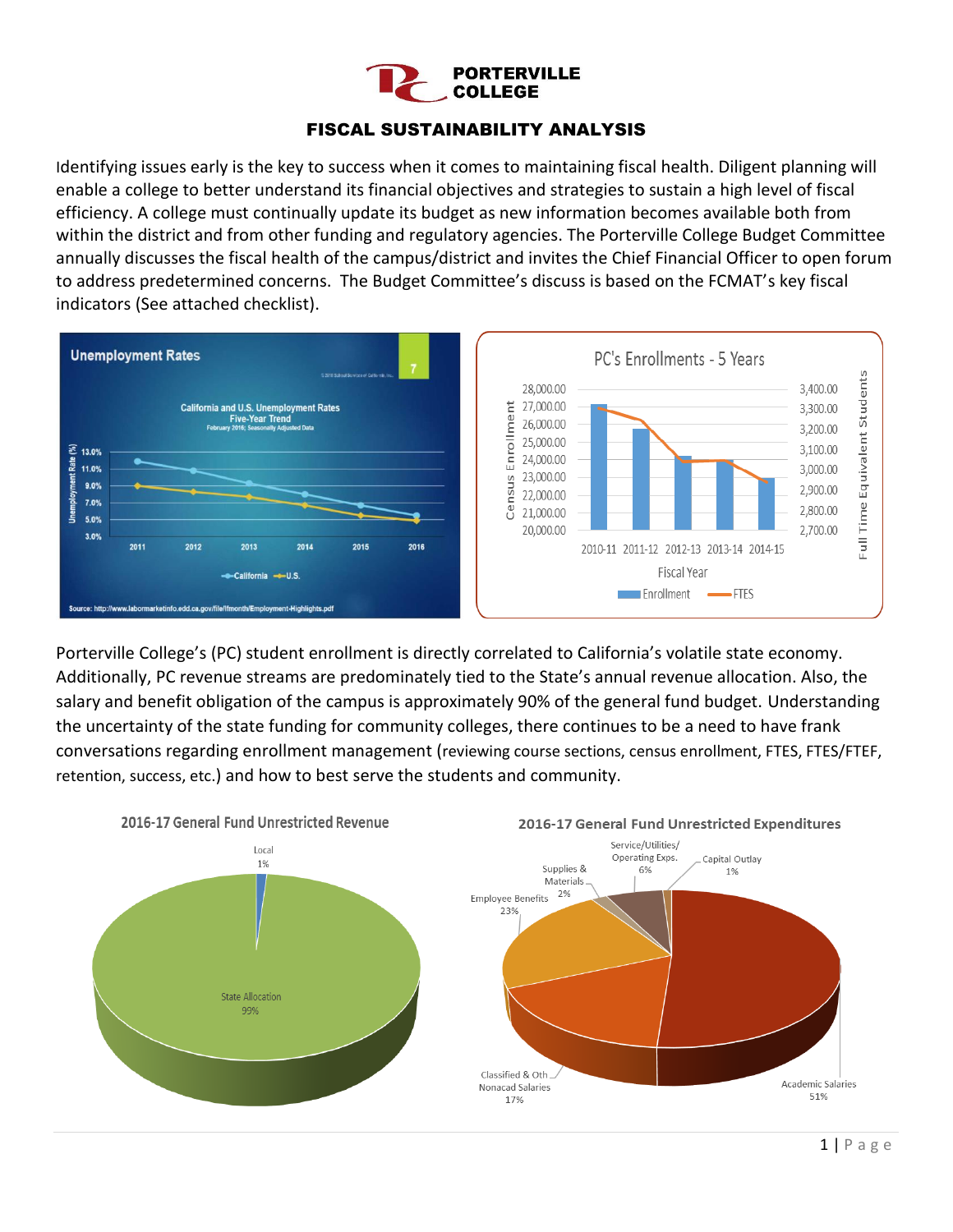

#### **Economic Uncertainty**

Economist forecast that California's economy may experience a recessionary period in the coming years based on historical indicators. This estimate decline in the economy will be simultaneously experienced with the substantial increase in PC's CalPERS and CalSTRS obligation. Anticipating future fiscal changes, PC has maintained a reserve balance (FYE 2015 - \$6.6 million) that permits for proactive planning as opposed to reactionary fiscal management. However, a Districtwide approach to addressing these benefit obligations will be necessary.

| <b>Factor</b>                                   |                       | 2015-16            | 2016-17         | 2017-18        | 2018-19        | 2019-20        |  |
|-------------------------------------------------|-----------------------|--------------------|-----------------|----------------|----------------|----------------|--|
| <b>Statutory COLA</b>                           |                       | 1.02%              | $0.00\%$        | 1.11%          | 2.42%          | 2.67%          |  |
| <b>Base Allocation Increase</b>                 |                       | \$266.7<br>million | \$75<br>million | <b>Ongoing</b> | <b>Ongoing</b> | <b>Ongoing</b> |  |
| <b>Growth/Restoration Funding</b>               |                       | 3%                 | 2%              | <b>Ongoing</b> | <b>Ongoing</b> | <b>Ongoing</b> |  |
| <b>California Consumer Price Index</b>          |                       | 2.02%              | 2.15%           | 2.26%          | 2.49%          | 2.36%          |  |
| <b>California</b><br>Lottery                    | <b>Base</b>           | \$140              | \$140           | \$140          | \$140          | \$140          |  |
|                                                 | <b>Proposition 20</b> | \$41               | \$41            | \$41           | \$41           | \$41           |  |
| <b>Interest Rate for Ten-Year</b><br>Treasuries |                       | 1.98%              | 2.05%           | 2.43%          | 2.58%          | 2.70%          |  |
| <b>CalPERS Employee Rate (projected)</b>        |                       | 11.847%            | 13.888%         | 15.50%         | 17.10%         | 18.60%         |  |
| <b>CalSTRS Employee Rate (statutory)</b>        |                       | 10.73%             | 12.58%          | 14.43%         | 16.28%         | 18.13%         |  |

**Proposition 30**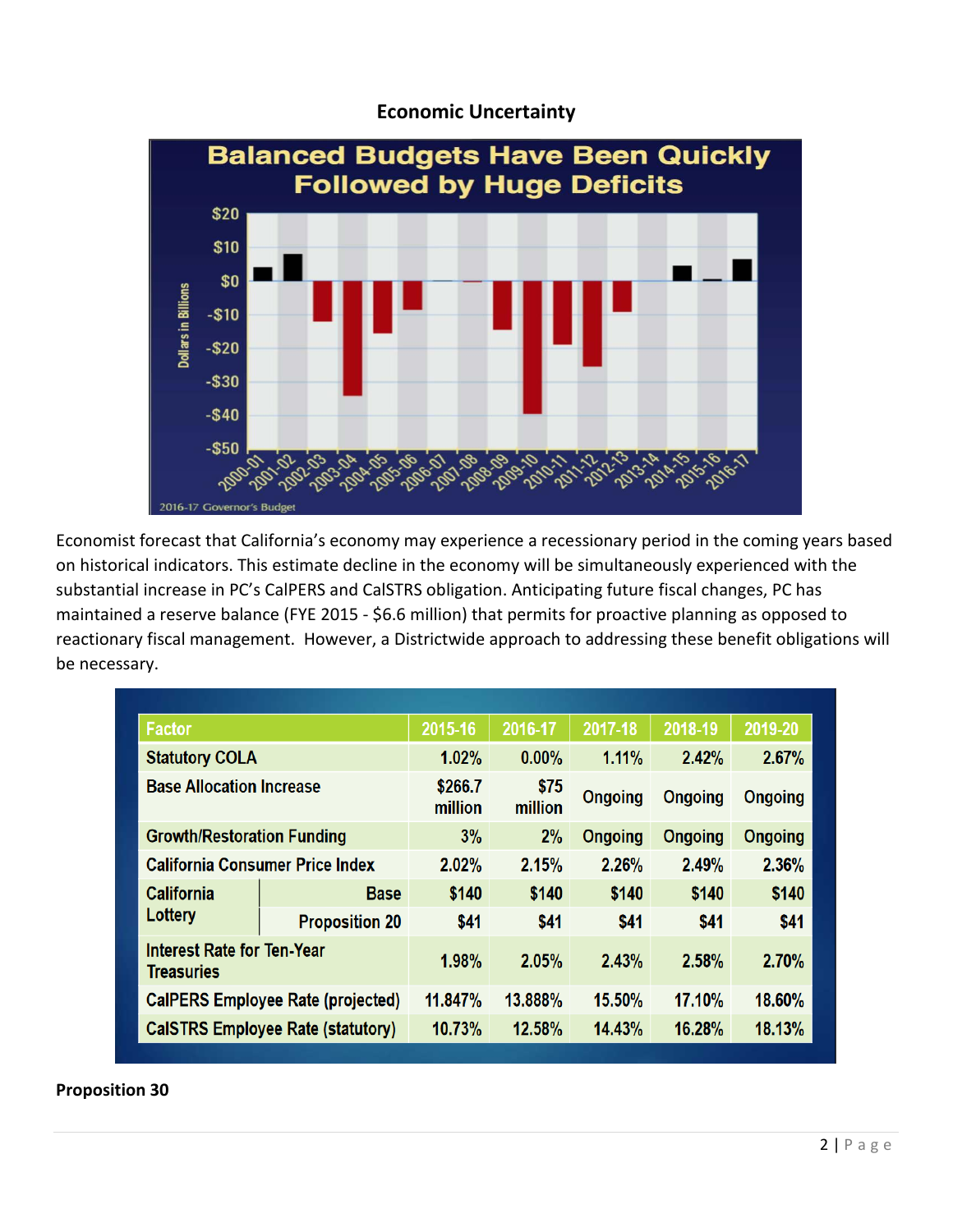The quarter-cent sales tax increase expires at the end of 2016. Whereas, the Personal Income Tax (PIT) increase expires at the end of 2018. Governor Brown estimates that the State's revenue will be healthy without the Prop 30 taxes. The November 2016 ballot will have voters decide to allow the sunset of the quarter-cent sales tax increase and extend the temporary tax on earnings of more than \$250,000 annually.

| <b>Porterville College</b> | <b>Fall</b><br>2011 |               | <b>Fall</b><br>2012 |               | Fall<br>2013 |               | Fall<br>2014 |               | Fall<br>2015 |               |
|----------------------------|---------------------|---------------|---------------------|---------------|--------------|---------------|--------------|---------------|--------------|---------------|
|                            | #                   | $\frac{9}{6}$ | #                   | $\frac{9}{6}$ | #            | $\frac{9}{6}$ | #            | $\frac{9}{6}$ | #            | $\frac{9}{6}$ |
| <b>Employee Type</b>       |                     |               |                     |               |              |               |              |               |              |               |
| Admin/Management           | 15                  | 7%            | 14                  | 6%            | 13           | 6%            | 12           | 5%            | 16           | 7%            |
| <b>Contract Faculty</b>    | 65                  | 29%           | 63                  | 28%           | 59           | 27%           | 61           | 27%           | 61           | 27%           |
| <b>Adjunct Faculty</b>     | 74                  | 32%           | 79                  | 36%           | 81           | 36%           | 91           | 40%           | 85           | 37%           |
| <b>Classified Staff</b>    | 73                  | 32%           | 66                  | 30%           | 70           | 31%           | 65           | 28%           | 66           | 29%           |
| <b>Total PC Employees</b>  | 227                 |               | 222                 |               | 223          |               | 229          |               | 228          |               |

# **Campus Staffing**

Potential Concerns:

- Classified & Faculty Retirements (50% Law Implications)
- Part-time Positions (PIO, Graphics, Security, Athletic Coaches)
- New Categorical Program Staff (Restoration of EOPS/CalWORKS, SSSP/Equity Expansion)
- New State Initiatives (Adult Education, PDC, Veterans)

## **Facility Need Priorities**

Porterville College was built in the 1960s and 1970s. The College's oldest buildings have already surpassed the half-century mark and will be 65 years old in 2025. The infrastructure on campus is also old and in need of upgrading and replacement. A strong consideration for the future will be to address the current campus deficiencies through a program of building replacement and renovation for reuse.

- Providing a science, technology and engineering center for instruction in high-tech career fields
- Better preparing returning veterans, students, workers for good-paying jobs
- Creating job and career pathways in growing fields like nursing, welding and construction
- Repairing/replacing gas, electrical and sewer lines, and leaky roofs
- Better preparing students for transfer to four-year colleges and universities
- Ensuring accessibility for people with disabilities
- Improving water conservation

## **Definition of Sustainability**

Sustainability is the capacity to endure. In ecology, the word describes how biological systems remain diverse and productive over time. Similarly, at Porterville College the word describes how the campus can remain diverse and productive over time in the provision of its instructional and support services to students. Sustainability encompasses the following ideals that reflect the general concepts of the college Mission Statement:

• Provide an adequate diversity of courses that meet the goals of the KCCD Board of Trustees of focusing course offerings in basic skills, transfer, and career and technical education.